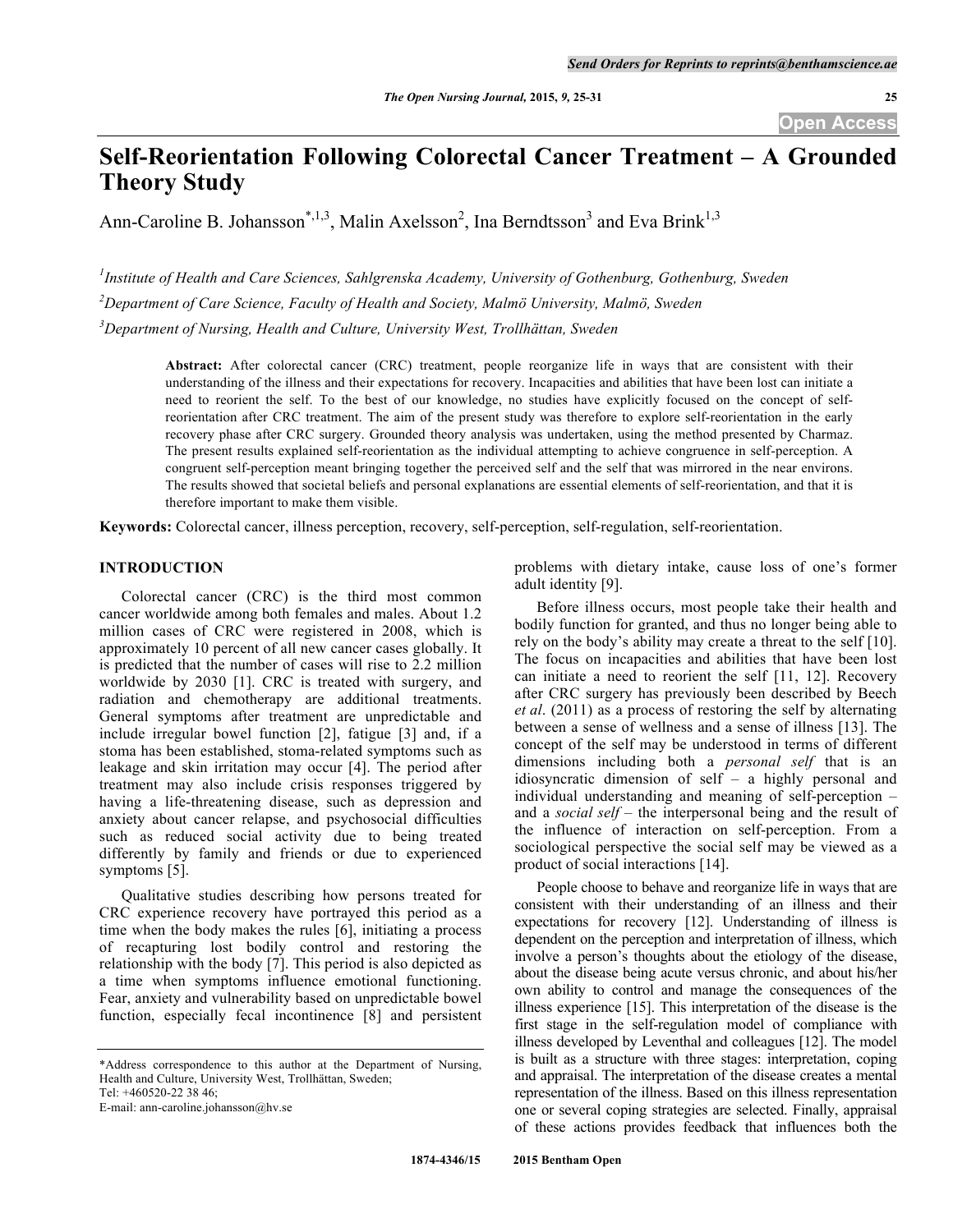| Participants    | <b>Sex</b>  | Age | Diagnosis*   | Stoma**     | Chemo***    | Radiation**** |
|-----------------|-------------|-----|--------------|-------------|-------------|---------------|
| 1               | F           | 61  | $\mathbf C$  | $\mathbf N$ | $\mathbf N$ | $\mathbf N$   |
| $\overline{2}$  | F           | 62  | $\mathbf C$  | $\mathbf N$ | $\mathbf N$ | $\mathbf N$   |
| 3               | $\rm F$     | 73  | $\mathbf C$  | N           | Y           | $\mathbf N$   |
| $\overline{4}$  | $\mathbf M$ | 80  | $\mathbf C$  | $\mathbf N$ | $\mathbf N$ | $\mathbf N$   |
| 5               | ${\rm F}$   | 79  | $\mathbb{R}$ | $\mathbf Y$ | $\mathbf N$ | $\mathbf Y$   |
| 6               | F           | 75  | $\mathbf R$  | $\mathbf Y$ | $\mathbf Y$ | $\mathbf N$   |
| $7\phantom{.0}$ | F           | 85  | ${\bf R}$    | $\mathbf Y$ | $\mathbf N$ | N             |
| $\,8\,$         | $\mathbf M$ | 77  | $\mathbf C$  | N           | $\mathbf N$ | $\mathbf N$   |
| 9               | $\mathbf M$ | 85  | $\mathbf C$  | $\mathbf N$ | $\mathbf N$ | $\mathbf N$   |
| 10              | $\rm F$     | 75  | $\mathbb{R}$ | $\mathbf Y$ | $\mathbf N$ | $\mathbf Y$   |
| 11              | F           | 67  | $\mathbb{R}$ | $\mathbf Y$ | $\mathbf N$ | $\mathbf Y$   |
| 12              | F           | 68  | ${\bf R}$    | $\mathbf N$ | $\mathbf N$ | $\mathbf Y$   |
| 13              | F           | 74  | ${\bf R}$    | $\mathbf Y$ | $\mathbf N$ | $\mathbf Y$   |
| 14              | F           | 75  | ${\bf R}$    | $\mathbf N$ | $\mathbf N$ | $\mathbf Y$   |
| 15              | ${\rm F}$   | 74  | $\mathbf C$  | $\mathbf N$ | $\mathbf N$ | ${\bf N}$     |
| 16              | M           | 71  | $\mathbb{R}$ | ${\bf N}$   | $\mathbf N$ | ${\bf N}$     |
| 17              | $\mathbf M$ | 85  | $\mathbf C$  | ${\rm N}$   | ${\bf N}$   | ${\bf N}$     |

**Table 1. Characteristics of participants.**

\*Diagnosis: R=Ca Recti; C= Ca Coli. \*\*Stoma: Y=Yes; N=No. \*\*\*Chemo: Y=Yes; N=No. \*\*\*\*Radiation: Y=Yes; N=No.

representation of the disease and the plan of action itself [12]. Even though Leventhal's self-regulation model of compliance does not explicitly invoke the self [12, 11] this model may still influence how the self is perceived among treated persons.

To the best of our knowledge, no studies have explicitly focused on the concept of self-reorientation after CRC treatment. The aim of the present study was therefore to explain self-reorientation in the early phase of recovery after CRC surgery and to explore how illness perceptions, symptoms and expectations for recovery influence this process of self-reorientation.

# **MATERIAL AND METHODS**

## **Design**

Grounded theory gives the opportunity to explore selfreorientation through interpretation and abstraction [16]. The present study is pursued using a postmodern methodology, which recognizes the roots of symbolic interactionism as a dynamic theoretical perspective that views human action as constructing the self, the situation and society, and given this interpretative focus, we see ourselves as both part of and as influencing the world we study. To remain consistent with the chosen theoretical perspective and methodology, we have used the method presented by Charmaz (2006) [16].

#### **Selection of Participants**

The study was approved by the Regional Ethical Review Board of Gothenburg (Reg. no. 753-10). Participants were recruited from colorectal cancer patients who participated in an ongoing survey study at a county hospital in western Sweden. Interviews were conducted three to nine months after surgery to reflect the period of early recovery – all interviews were conducted during the nine-month period from October 2011 to June 2012. The selection of participants was carried out so as to achieve sample variation regarding diagnosis (colon versus rectal cancer). Participants were informed about the study and invited to participate by phone. Seventeen out of the twenty-two asked were interested in participating and received a written letter with information on the aim and conditions of the study together with contact information. Written informed consent was returned by mail prior to the interview or was handed over in person on the interview occasion. Interviews were always conducted at the participants' convenience either at their home, a neutral place or at University. Phone interviews were conducted in seven cases when participants were unable to meet in person due to poor health. In four cases partners attended at the participants' request. For characteristics of participants see Table **1**.

## **Data Collection**

One opening question was created – *Can you describe an ordinary day and what it is like for you?* – followed by questions on the cancer disease and symptoms such as: *What do you think about the disease today? Do you have any symptoms?* And probing questions such as: *Can you describe what you think when this occurs*? *What do you feel? What do you do? How has this affected you?* [16]. Each interview lasted between 30-60 minutes and was recorded digitally.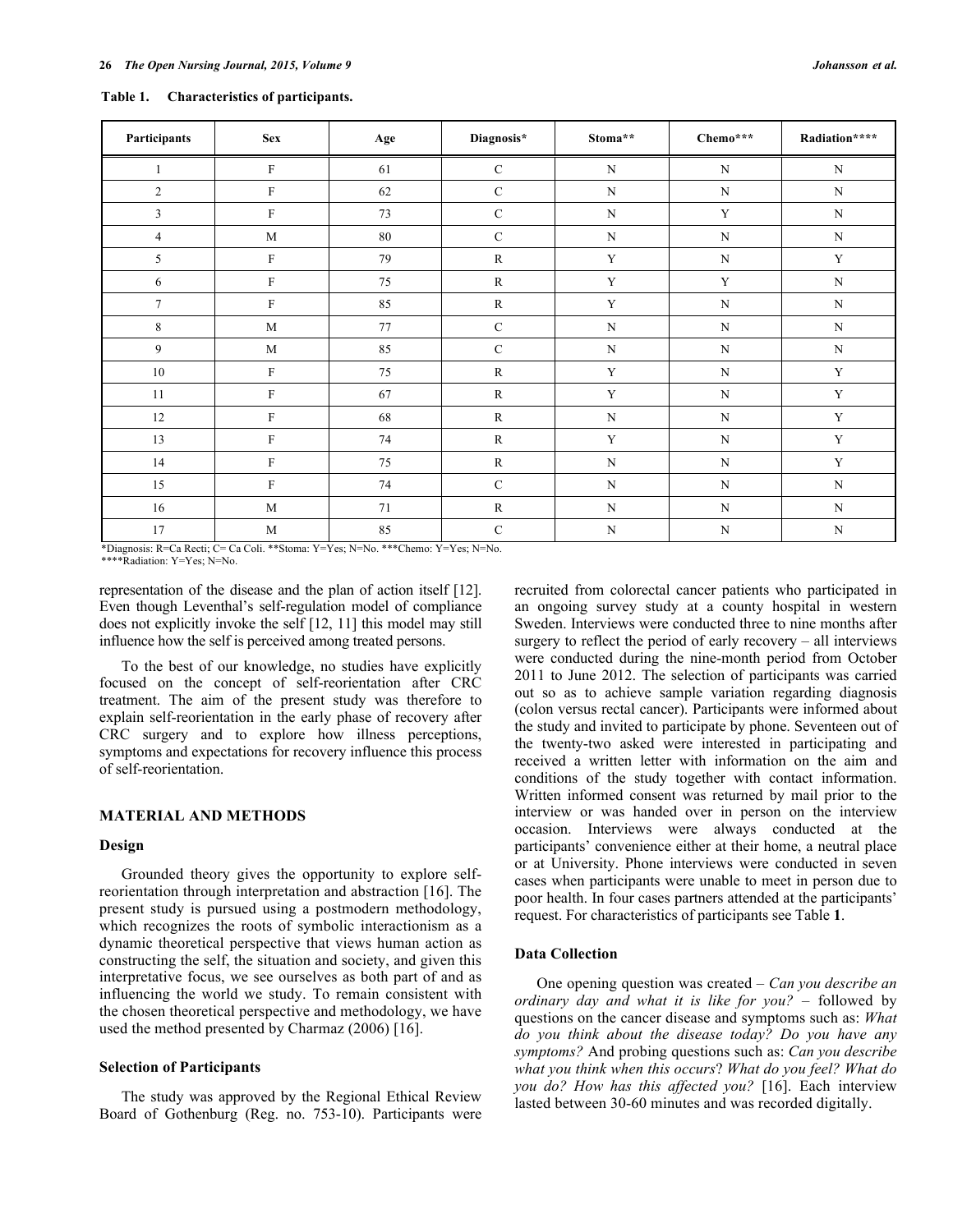#### **Data Analysis**

Transcribing and initial coding were carried out in parallel with interviewing. Interviews were coded line by line and paragraph by paragraph while remaining close to the data and keeping the codes active by writing them as gerunds. During this phase, early memos were written containing ideas that came to mind during the initial coding as well as after the interview was done. At this point, the aim was not to censure any ideas, but to keep memos free. However, early connections were made and properties, such as when the process changed and the consequences of changing, were described. Constant comparative methods were used and interviews were compared with interviews and codes with codes, using memos to make sense of the material. This approach enabled the codes to be raised above direct interpretation, moving the analyses into the area of focused coding, where codes were interpreted by applying sensitizing concepts and theoretical sensitivity, which allowed the most significant codes to synthesize larger segments of data, while the properties of the codes were explained in memos. The researchers' preconceptions were dealt with through focused, free writing about the data as well as knowledge and thoughts. Further, some codes were raised to conceptual categories by synthesizing themes of several codes into subcategories. Relationships between categories were clarified by clustering and comparing, and at the later phase of analysis two final interviews were conducted, aimed at refining the properties of the categories, i.e., theoretical sampling [16]. After theoretical sampling, clustering and comparing, the core category had taken shape, and the analysis was considered complete, as the researchers were no longer able to make progress. Nvivo was used to organize and categorize the data throughout the analysis procedure [17].

# **RESULTS**

The present results explain self-reorientation as the individual attempting to achieve congruence in selfperception. A congruent self-perception means bringing together the perceived self and the self that is mirrored in the near environs. The present results describe self-reorientation in the early recovery phase in terms of the content of the core category *striving for a congruent self* and the conceptual categories *self-strengthening through thankfulness, selfsheltering through guilt reduction* and *self-exposing through blame*, as shown in Fig. (**1**).

The core of self-reorientation consists of cumulative questions that are impossible to answer unambiguously. Not knowing why the body reacts in a certain way and not knowing what caused the disease in the first place means being in a body and in a life situation that no longer feels safe and predictable. Losing one's feeling of being able to predict the next minute, hour and day is interpreted as losing one's expectations and the sense of self one once had. The person is placed in limbo with a self-perception that is no longer coherent and recognizable. The core category, *striving for a congruent self*, is presented through various attempts to get answers through personal explanations when no clear answers can be given. These attempts are described in the conceptual categories of *self-strengthening through thankfulness, self-sheltering through guilt reduction* and *selfexposing through blame,* illustrating different but simultaneously occurring strategies during early recovery.

#### **Self-Sheltering Through Thankfulness**

Expressing thankfulness was associated with the perception of aging as well as the widespread societal perception of how a person with cancer should feel, look, act and respond. These perceptions lower expectations for life in  $\epsilon$  cancer and self-respected to the self-respective in porticular and complexes general and for health and activity in particular and somehow



**Fig. (1).** Illustration of self-reorientation following colorectal cancer treatment.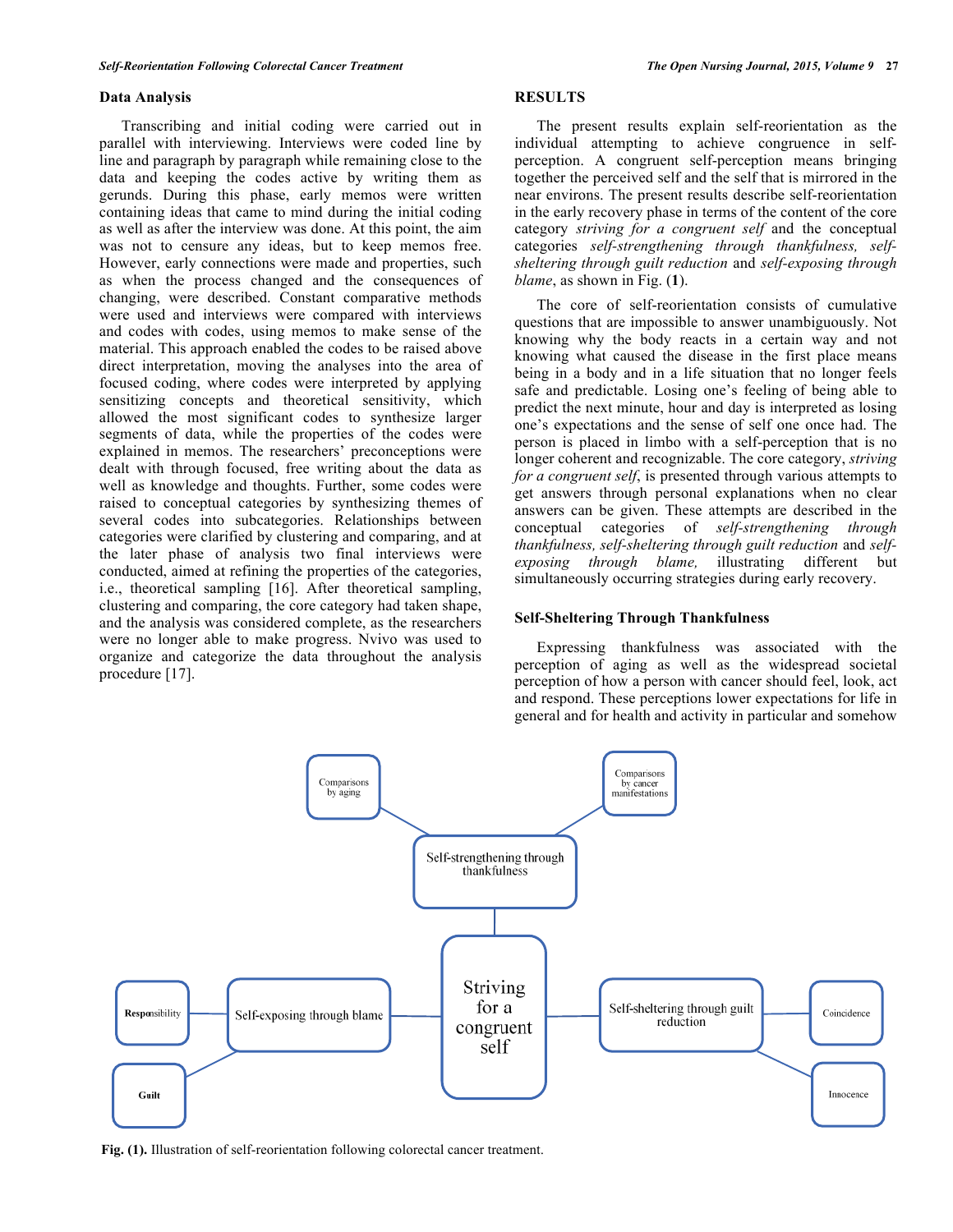produce the need to express thankfulness for everyday life, no matter what everyday life looks like.

# *Comparisons by Aging*

Symptoms were largely described as being connected to health problems due to old age or as a consequence of old age in general. Experiencing symptoms and obstacles in daily life became normalized and expected. This way of using age emerged by examining and comparing different reasoning and explanations concerning the treatment given and daily life experiences. Age served as an explanation that enabled positive comparisons, which both maintained and defended the perception of self as being the same as before the cancer made its debut. Feelings such as loss of vitality, depressed mood, and tiredness were explained, understood and accepted to a great extent as being due to age.

> *'I guess I'm more tired than usual but it's age too' (8, Man, 77)*

> *'Then I'm getting older and that takes its toll. I'm 73 now so a lot has happened to this body after so many years' (15, Woman, 74)*

> *'But I think that with age you start, well I value the small things in life more and more actually... I'm simply thankful' (1, Woman, 61)*

Age, when used as a factor for comparison, seems to increase understanding and acceptance of the experienced situation. There is an acceptance, tolerance and almost an expectation of cancer disease as a consequence of aging, which emerges when comparisons are made with younger persons with cancer.

> *'All of these young people. I'm thinking about Sofia, how old is she, 30, and has breast cancer. And that's worse than anything else' (13, Woman, 74*).

The age factor and its importance for making favorable comparisons and increasing feelings of thankfulness were further clarified by the participants' awareness of waiting lists for examinations and treatment, and the widely held societal belief that the elderly receive low priority in cancer care. Actually receiving treatment and not having to wait longer than anyone else became a positive surprise.

> *'It all went pretty quick. But still people say so much about medical care and waiting times and all that, that they don't care about older people. But that wasn't true in my case'* (17, Man, 85).

## *Comparisons by Cancer Manifestations*

There is a strong societal belief that cancer and cancer treatment are highly visible on the outside and that people with cancer feel continuously ill. When such beliefs about how cancer should manifest itself do not fit the reality of cancer as perceived and represented among the participants, it sometimes lead to questions about whether or not there was any cancer.

> *'I've felt fine the whole time. Nobody could look at me and see I was sick' (16, Man, 71 )*

*'Everybody says you don't look ill and I say, no, I'm not either' (3, Woman, 73)*

*'Actually I don't feel bad' (6, Woman, 75)*

Comparisons made about treatment are another example of using comparisons of cancer manifestations in a favorable way. These comparisons are also made in order to increase the feeling of being lucky and blessed.

> *'... I shouldn't complain, I've seen so many others with much worse problems' (3, Woman, 73).*

> *'Women with breast cancer they're much worse off than me... their treatment is worse ....' (6, Women, 75).*

> *'So many of them had a stoma.... and many got infections, it was like ... Well, it all went well both at the hospital and everything....' (17, Man, 85).*

## **Self-Sheltering Through Guilt Reduction**

The participants commonly reported not understanding the cause of their cancer. This caused them to wonder and search for possible explanations. This conceptual category – self-sheltering through guilt reduction – constitutes freedom from guilt and was developed from the categories coincidence and innocence.

#### *Coincidence*

Coincidence rests on beliefs about commonality, where colorectal cancer is viewed as a frequently occurring cancer disease. Coincidence and the commonality of the disease gave the participants something to hold on to, it gave consolidation. Coincidence reduced guilt about being ill and allowed participants to refer to bad luck in general. Above all coincidence reduced their own feelings of responsibility for the disease.

> *'It's chance. Some get it some don't. Some get one kind, others another and I'm as likely to get it as anyone else' (12, Woman, 68).*

> *'But there are so many... it's crazy... yes, really crazy... my God there are so many ... and I thought I was alone but...' (6, Woman, 75).*

#### *Innocence*

The importance of being innocent for reducing feelings of guilt was made visible by referring to the factor of heredity, which allowed participants to refer to bad luck, particularly regarding their genetic make-up. Genetic inheritance was seen as given, as something beyond one's own control. The innocence brought by heredity reduced their own feelings of responsibility for the disease, offering self-shelter in a similar way as coincidence did.

> *'... and Daddy had cancer you know and died of it and I've been wondering when it would get me' (13, Woman, 74).*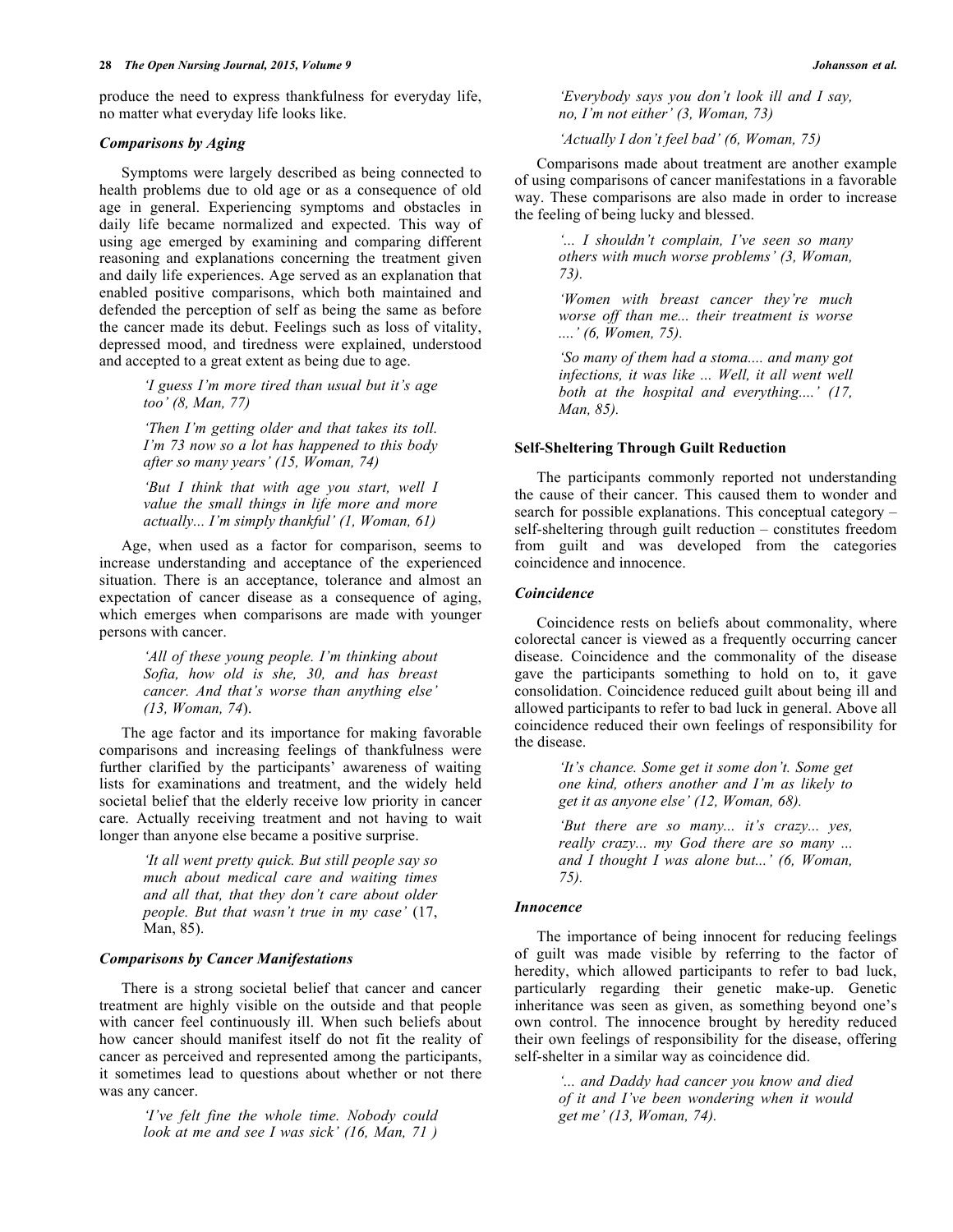*'Both my parents died of cancer... so somehow I see a parallel there. After all there are people in my family who've had cancer...' (10, Woman, 75).*

#### **Self-Exposing Through Blame**

There is content in the participants' statements that can be defined by the categories guilt and responsibility*.* These categories reveal a search within one's own personal lifestyle when coincidence and innocence no longer provide sufficient long-term explanations. This content concerns issues connected to controllable lifestyle factors. Guilt and responsibility were interpreted as painful and as affecting self-perception.

#### *Guilt*

The issue of lifestyle factors as a possible cause was, unlike the notion of genetic inheritance or commonality, dependent on one's own actions. Diet issues and the possibility of avoiding cancer through new diet programs are frequently occurring in magazines and in the news. Speculations regarding whether one has lived a sufficiently healthy life and one's food choices were sometimes sources of self-blame. The search for explanations in food choices was thus interpreted as a consequence of the idea that people are ultimately responsible for their own health and illness. When one has lived what one considers a healthy life, this societal idea created importunate feelings of guilt that shook the very foundation of self-perception and the notion of oneself a responsible person.

> *'Of course if I'd smoked and got lung cancer then I'd have known that there's a reason, but I haven't eaten a whole lot of sweet stuff and I haven't been overweight.... but still what you eat can affect you...' (12, Woman, 68)*

*'I've almost been a vegetarian.... but in any case I've eaten healthy food and not prepared food but homemade. And you'd think eating like that would mean you'd lived soundly.... but of course now and then you eat a bag of candy or something and that's not good…' (10, Woman, 75)*.

*'What I think about is whether I've eaten the wrong foods. I've got no way of knowing' (17, Man, 85)*

## *Responsibility*

Feelings of guilt and self-blame were interpreted as progressing and transforming to a dejected sense of responsibility during periods when commonality or inheritance could no longer give sufficient and logical explanations for why the bowel cancer had developed. This was particularly prevalent in second-time illness. When cancer developed the second time around, coincidence and innocence no longer served as a probable explanations regardless of how common the disease may be. Becoming ill again therefore brought about the need to face life-style choices and also to prepare oneself for future cancer illness.

*'You know I got cervical cancer 33 years ago and that's a long time ago. But I didn't think I'd ever get it again. So now I have no faith that I won't get cancer again. It can be anywhere. Probably my lungs since I'm a smoker' (11, Woman, 67).*

## **DISCUSSION**

The core of self-reorientation consists of cumulative questions that have inaccessible answers. These answers provoke different attempts to obtain unequivocal answers, as described in the conceptual categories: self-strengthening through thankfulness, self-sheltering through guilt reduction and self-exposing through blame. The categories illustrate different strategies used to escape incongruence in selfperception during early recovery. The reason for the strategies in the self-reorientation process was understood as being dependent on unanswered questions, which were based on beliefs and personal explanations that we call illness perceptions. These perceptions are grounded on information from different sources in cultural contexts that are influenced by social background, healthcare environment, etc. Illness perceptions illuminate the person's understanding of the disease, such as thoughts about the etiology, expectations concerning the permanence of the disease and one's ability to manage the consequences of it [15]. In previous studies, illness perceptions have been shown to be of relevance to expectations for recovery [18] and disease outcome [19-21]. Illness perceptions are partly a product of social interaction, which influences self-reorientation and self-regulation. The findings may therefore be further conceptualized by the looking-glass self, a theory introduced by Charles Horton Cooley (1983), suggesting that our perception of ourselves molded through previous social interactions shape our perception of others' perceptions and assessments about us, which in turn regulate our concept of ourselves [22].

The core of the self-reorientation as presented here has a common denominator with findings presented by Beech *et al*. (2011) [14]. They described patients striving for a congruent self-perception in phases called a repairing self and a restoring self, which took place during the first year of recovery after colorectal cancer. The common denominator of the study by Beech *et al*. (2011) [13] and the present study is the need for answers expressed by the participants. Other studies on colorectal cancer survivors have also acknowledged informational needs as a problem, showing that treated persons request support from healthcare during the first year of recovery, especially the time after discharge from hospital [9, 13, 18]. The present results, however, further illuminate the importance of acknowledging illness perceptions and societal beliefs when giving support.

The strategies found in the self-reorientation process are described by the content of the conceptual categories "selfstrengthening through thankfulness", "self-sheltering through guilt reduction" and "self-exposing through blame". The key to thankfulness in "self-strengthening through thankfulness" was the perception of an aging person as someone for whom disease and ailments were a natural part of life and for whom a lower level of activity was expected. Similarly, there was the perception of a person with cancer as someone who is suffering physically and mentally and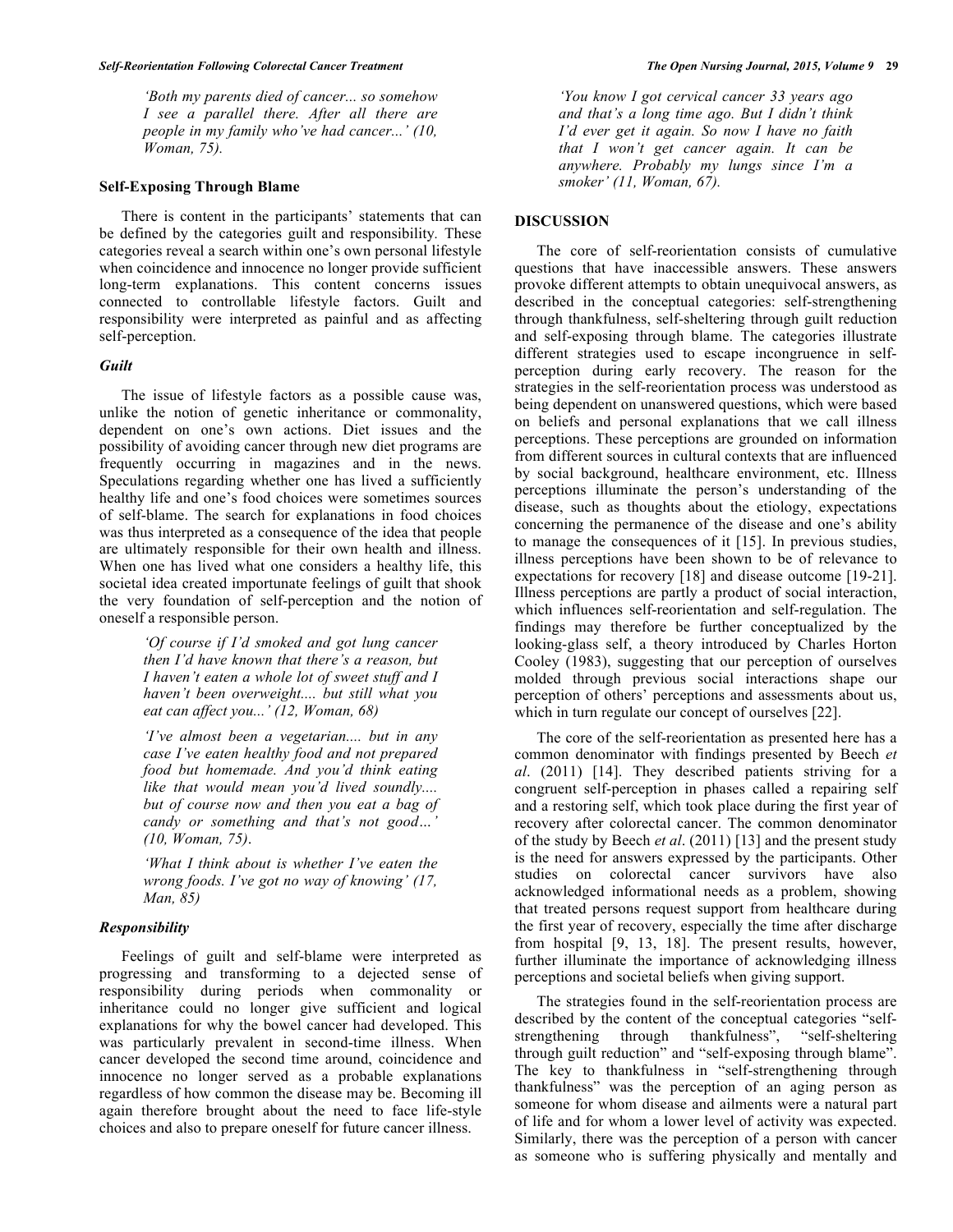who is marked by symptoms such as severe fatigue, loss of appetite and weight. The results showed that beliefs about cancer manifestations sometimes led to questions about whether or not the cancer had actually been present given that bodily manifestations did not occur as anticipated. This situation is a phenomenon that has previously been acknowledged by Ohlsson-Nevo *et al*. (2011) [6], who showed that an unexpectedly gentle recovery did make the cancer feel unreal.

Beliefs about cancer manifestations and aging enabled favorable comparisons, which in turn produced expressions of thankfulness by lowering hopes for health and activity. By using the strategy of comparisons in the self-reorientation, the perception of self is interpreted as being protected and made coherent through expressed feelings of thankfulness. This interpretation is in line with 'the looking-glass theory' [22], meaning that the participants have accepted societal beliefs about aging persons as part of their self-image, thus producing the need to express thankfulness. The need to express thankfulness may serve as additional knowledge that complements the quality of life estimates made by cancer survivors in studies by Arndt *et al*. (2004) [23] and Jansen *et al*. (2011) [24], which showed that persons over 60 report better quality of life on short-term follow-ups than younger persons do. Could it be that these self-reports showing better quality of life sometimes reflect estimates of thankfulness among older adults? Given that the age range of the respondents in the present study (61-85 years) corresponds to the age range in the above-mentioned studies, the question may be legitimate to raise, especially considering that age has previously been pointed out as a reason for dismissing needs [13].

The question of the cause of the cancer led to alternating strategies presented by the content of the conceptual categories "self-sheltering through guilt reduction" and "selfexposing through blame". Alternating between a preserved, coherent self-perception and an unprotected, disrupted selfperception was understood as being torn between having caused the disease and being a victim of unfortunate circumstances. This interpretation is also in line with Cooley's theory (1983) [22], according to which people shape their self-perception to fit what they believe are societal expectations. By referring to coincidence and the conviction that CRC is a frequently occurring cancer disease, feelings of responsibility for the illness were reduced. This prevented stigmatization based on the societal belief that people ultimately are responsible for their own health and illness. The strategy of stating that coincidence was a cause was understood as preserving the self and allowing the self to remain coherent during self-reorientation. The self was also understood as being shielded from harm by the content of "self-sheltering through guilt reduction" in contrast to the content of "self-exposing through blame", where the self was interpreted as being unprotected from the societal belief that people are ultimately responsible for their own health and illness. The latter was a painful and disrupting strategy of self-reorientation, but it was also understood as necessary for taking charge over possible reoccurrences.

One limitation of the present study was subject selection, in that females are overrepresented. This may have affected the results, considering previous findings on gender differences, particularly one study showing that women experience more side effects after colorectal cancer than men do [25]. Another limitation is the use of phone interviews, considering that the core of the method is the notion that knowledge is constructed in interaction [16]. Phone interviews are considered useful for short and structured interviews [26, 27], and use of telephone interviews in qualitative research is consequently rare [28]. In situations when face-to-face interviews were impossible, participants were given the choice of participating in a phone interview instead. Providing this choice allowed a wider variety of participants to participate. It has also been shown to give more information overall, as well as information from people whose voices would not otherwise be heard [28, 29]. Sensitive topics may also be easier to talk about in relative anonymity [30]. Respecting the participants' wishes and considering their integrity and convenience are necessary from an ethical perspective as well as for promoting participation and access to rich data. The same reasoning applies to allowing partners to attend the interviews when the participants requested their presence.

#### **Trustworthiness and Rigor**

The strength of the study lies in the methodology. The systematic and constant comparisons made throughout the analysis allowed the empirical data to be fully covered by the categories presented in the results. The quotes work as a logical and visible link between the analysis and the data gathered (credibility). The present results offer insights into what self-reorientation after CRC treatment could be and how illness perceptions, symptoms and expectations for recovery influence this process (originality). The analysis of the self-reorientation process presented here may also offer new insights for people sharing the experience of CRC (resonance) and inspire researchers to further explore and explain the self-reorientation process in relation to other diseases (usefulness).

The literature review for the present study began when the conceptual categories and their relationships were considered to be complete, as recommended in this method [16]. The size of the present study makes the conceptual categories presented theoretically sufficient, but not necessarily saturated [16, 31]. Preconceived ideas are influential and undeniable, owing to the sensitizing concepts, preunderstandings, theoretical sensitivity and the abductive approaches to the conceptual categories [16]. Discussions of the analysis on a regular basis have been used here as one way to increase awareness.

## **CONCLUSION AND IMPLICATIONS FOR PRACTICE**

The present results explain self-reorientation as the individual attempting to achieve congruence in selfperception. The core of self-reorientation consists of cumulative questions that have inaccessible answers, which reveals the importance of acknowledging illness perceptions and societal beliefs when providing support. The exploration of illness perceptions, symptoms, and expectations for recovery showed that societal beliefs and personal explanations are essential elements of self-reorientation, and that it is therefore important to make them visible. The